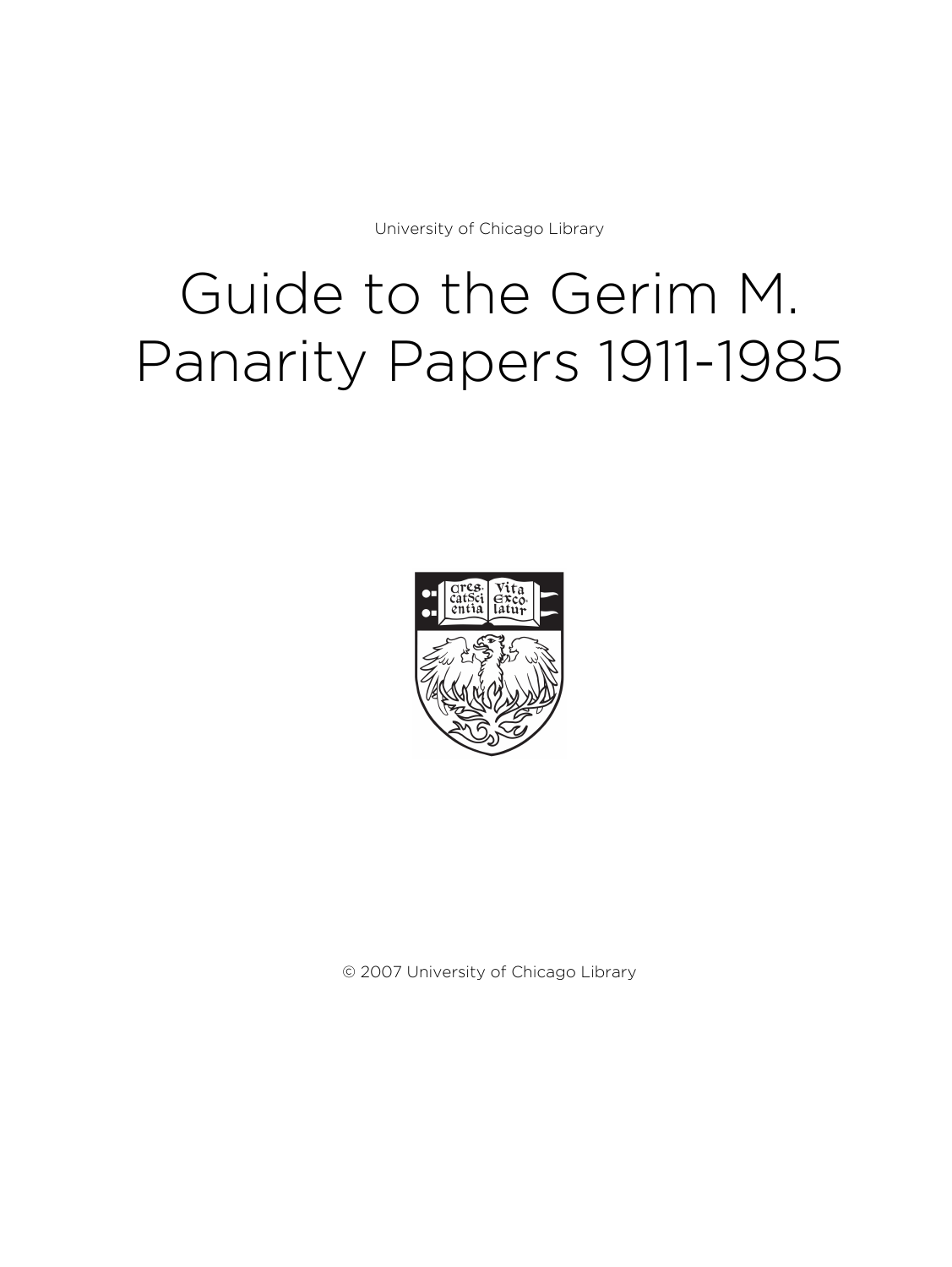# **Table of Contents**

| Descriptive Summary                          | 3  |
|----------------------------------------------|----|
| Information on Use                           | 3  |
| Access                                       | 3  |
| Citation                                     | 3  |
| <b>Biographical Note</b>                     | 3  |
| Scope Note                                   | 4  |
| <b>Related Resources</b>                     |    |
| Subject Headings                             |    |
| <b>INVENTORY</b>                             |    |
| Series I: Correspondence                     |    |
| Series II: Writings                          |    |
| Subseries 1: Diaries                         |    |
| Subseries 2: Notes and Manuscripts           | 10 |
| Series III: Albania                          | 12 |
| Series IV: Albanian-American Life            | 16 |
| Series V: Visual Materials                   | 17 |
| Series VI: Personal & Biographical Materials | 19 |
| Series VII: Oversized Materials              | 19 |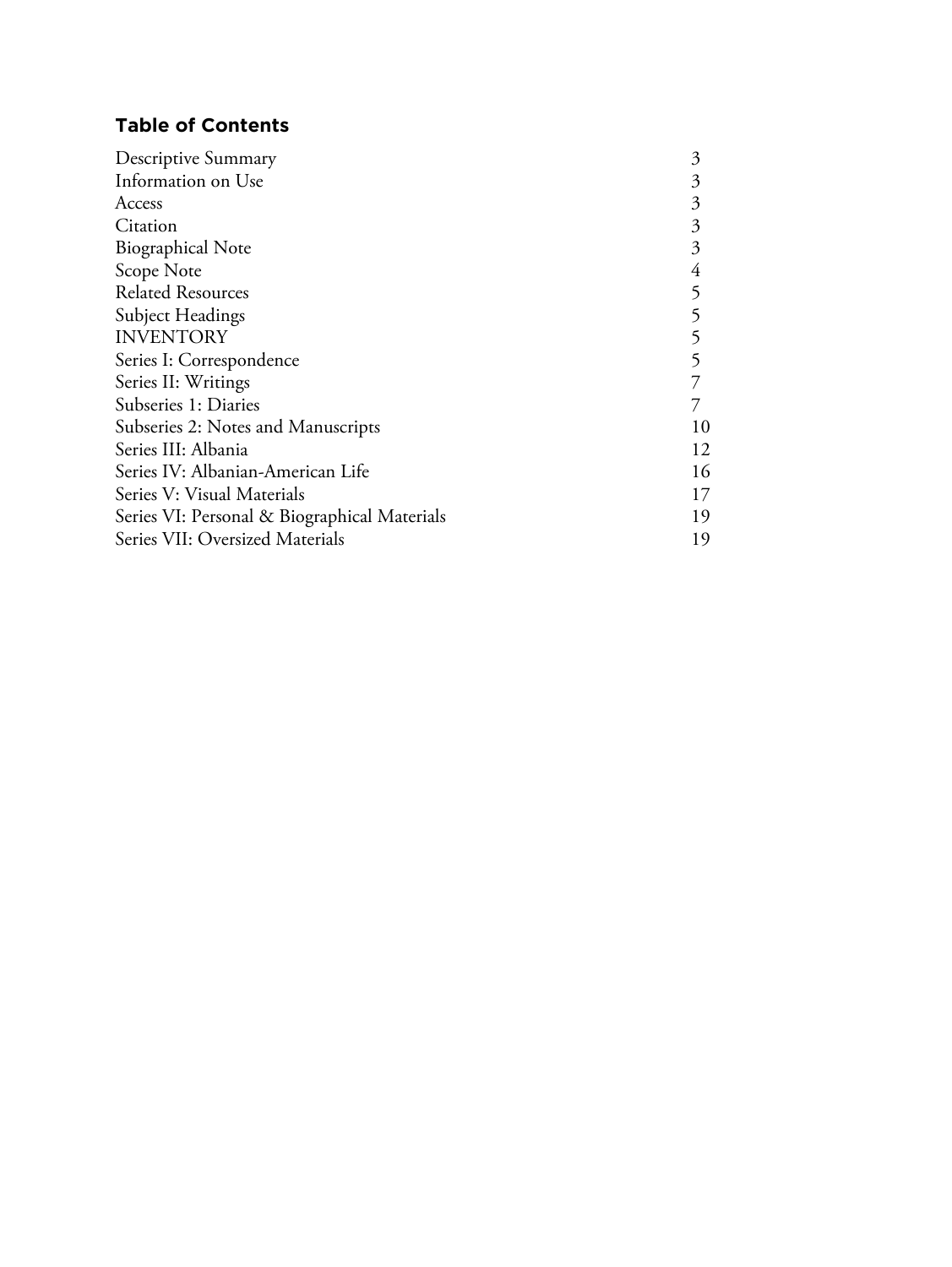# **Descriptive Summary**

| <b>Identifier</b> | <b>ICU.SPCL.GPANARITY</b>                                                                                                                                                                                                                                                                                                                                                                                                                                                             |
|-------------------|---------------------------------------------------------------------------------------------------------------------------------------------------------------------------------------------------------------------------------------------------------------------------------------------------------------------------------------------------------------------------------------------------------------------------------------------------------------------------------------|
| <b>Title</b>      | Panarity, Gerim M. Papers                                                                                                                                                                                                                                                                                                                                                                                                                                                             |
| Date              | 1911-1985                                                                                                                                                                                                                                                                                                                                                                                                                                                                             |
| <b>Size</b>       | 7.75 linear feet (13 boxes)                                                                                                                                                                                                                                                                                                                                                                                                                                                           |
| <b>Repository</b> | <b>Special Collections Research Center</b><br>University of Chicago Library<br>1100 East 57th Street<br>Chicago, Illinois 60637 U.S.A.                                                                                                                                                                                                                                                                                                                                                |
| <b>Abstract</b>   | Gerim M. Panarity was an Albanian-American activist, journalist, and<br>longtime editor of Dielli, the first Albanian-American newspaper in the<br>United States. This collection contains correspondence, clippings, diaries,<br>legal documents, manuscripts, photographs, maps and copies of Albanian and<br>Albanian-American newspapers, including Dielli. The Gerim M. Panarity<br>Papers document the Albanian-American community and modern Albanian<br>history and politics. |

# **Information on Use**

# **Access**

Open for research

No restrictions

# **Citation**

When quoting material from this collection, the preferred citation is: Panarity, Gerim M. Papers (Box #, Folder #), Special Collections Research Center, University of Chicago Library

# **Biographical Note**

Gerim (sometimes spelled Qerim) Panarity was the editor of the first Albanian-American newspaper in the United States, Dielli ("The Sun"). Taking on the position in the 1940s, he remained there for nearly 25 years, until his retirement in 1963. Started in 1909 by the Society of Besa-Besen in Boston, Dielli is now the oldest continuously-published Albanian language newspaper in the world. In 1912, the Pan-Albanian Federation of America, Vatra ("The Hearth") was formed, becoming one of the most influential voices in the movement for Albanian independence. Dielli became Vatra's main organ for fostering Albanian nationalism.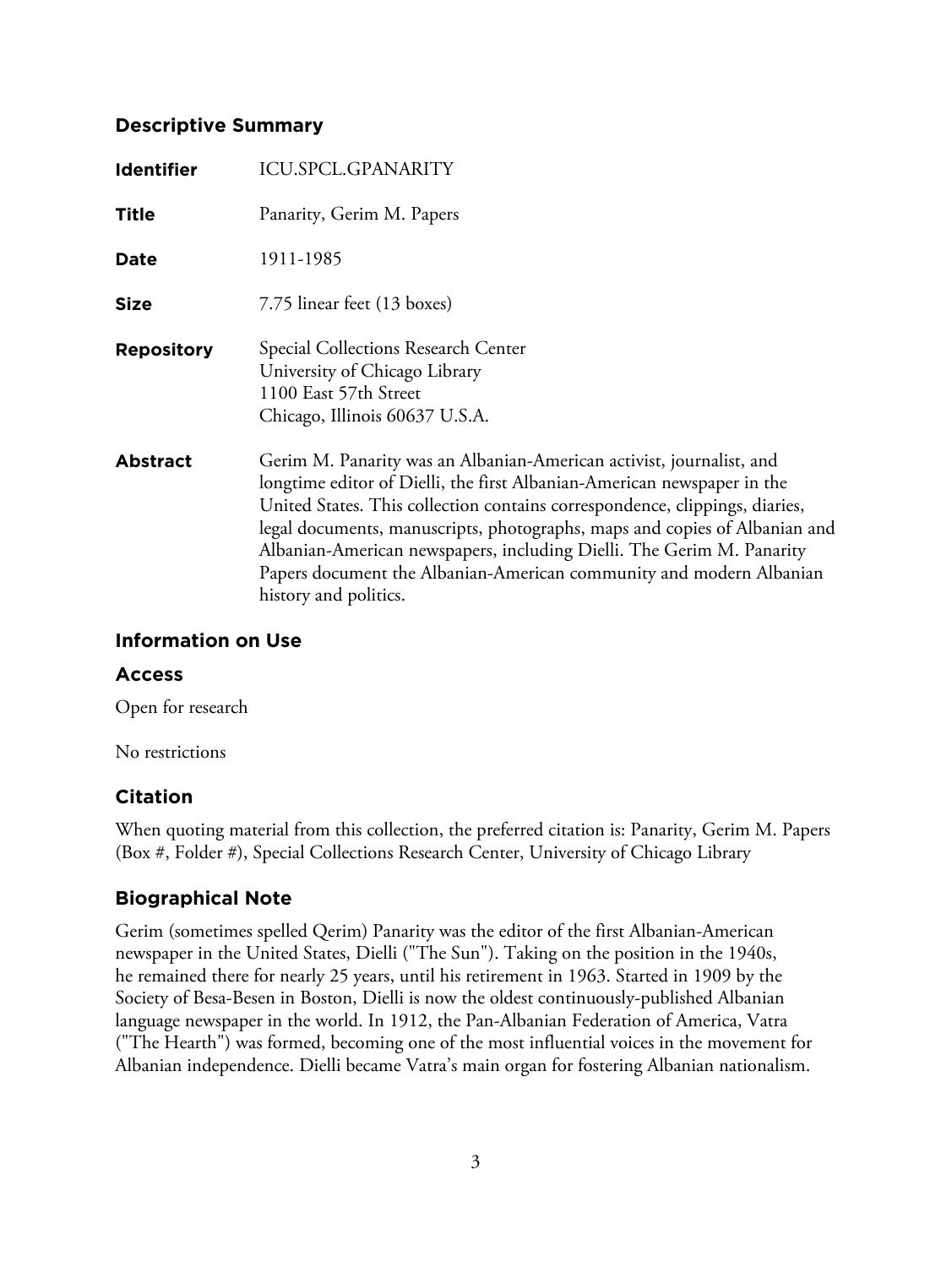Gerim Panarity was dedicated to the cause of Albanian independence his entire life. As a young man in 1911, Panarity left the United States for Albania, to fight with Memet and Faik Konitza for liberation from the Ottoman Empire. He eventually returned to the United States to complete his education, attending the Hitchcock Free Academy in Brimfield, Massachusetts. He graduated from Clark University in Worcester, Massachusetts in 1926, receiving the Washington Franklin Medal for excellence in history. During World War II, Panarity broadcast through the Voice of America in Albania, encouraging Albanian resistance to the Axis powers. He was also instrumental in post-war efforts to send food, clothing and medicine to the country.

Throughout his life, Panarity published numerous articles and books on the subject of Albania. In 1925, he published an article in Current History entitled, "Albania's Latest Revolution." He was also chief author of the WPA Federal Writers' Project book The Albanian Struggle in the Old World and the New. In 1957, he published and edited the collection Albania: The Rock Garden of Southeastern Europe and Other Essays. He published a work on Metropolitan Fan Noli, a prominent Albanian-American leader with whom he was in active partnership through Vatra. He also contributed to such publications as The Globe and The Christian Science Monitor.

### **Scope Note**

This collection contains the correspondence, newspaper clippings, diaries, photographs, legal documents, maps, manuscripts and Albanian/Albanian-American newspapers kept by Gerim Panarity. Most materials relate to the Albanian-American community and modern Albanian history and politics. A significant percentage of the materials in this collection are in Albanian.

Series I contains Panarity's professional and personal correspondence. It also includes secondary correspondence generated through Mr. Panarity's translation work for Albanians in America trying to file legal claims in Albania after World War II.

Series II contains Panarity's writings, both personal (diaries) as well as numerous notes, drafts and manuscripts for articles and books.

Series III contains materials on Albania in the twentieth century, including writings and speeches from Albanian political figures, articles and books, radio transcripts, stamps, paper money, and maps. A small section of materials in Series III are from or about American missionaries to Albania in the 20th century.

Series IV generally contains material about Albanian-American life, its organs and organizations. Included is a small collection of ephemera from the Albanian Orthodox Archdiocese in America and several of their churches in the greater Boston area. This series also contains a set of sheet music from Professor Thomas Nassi, an Albanian-American graduate of the New England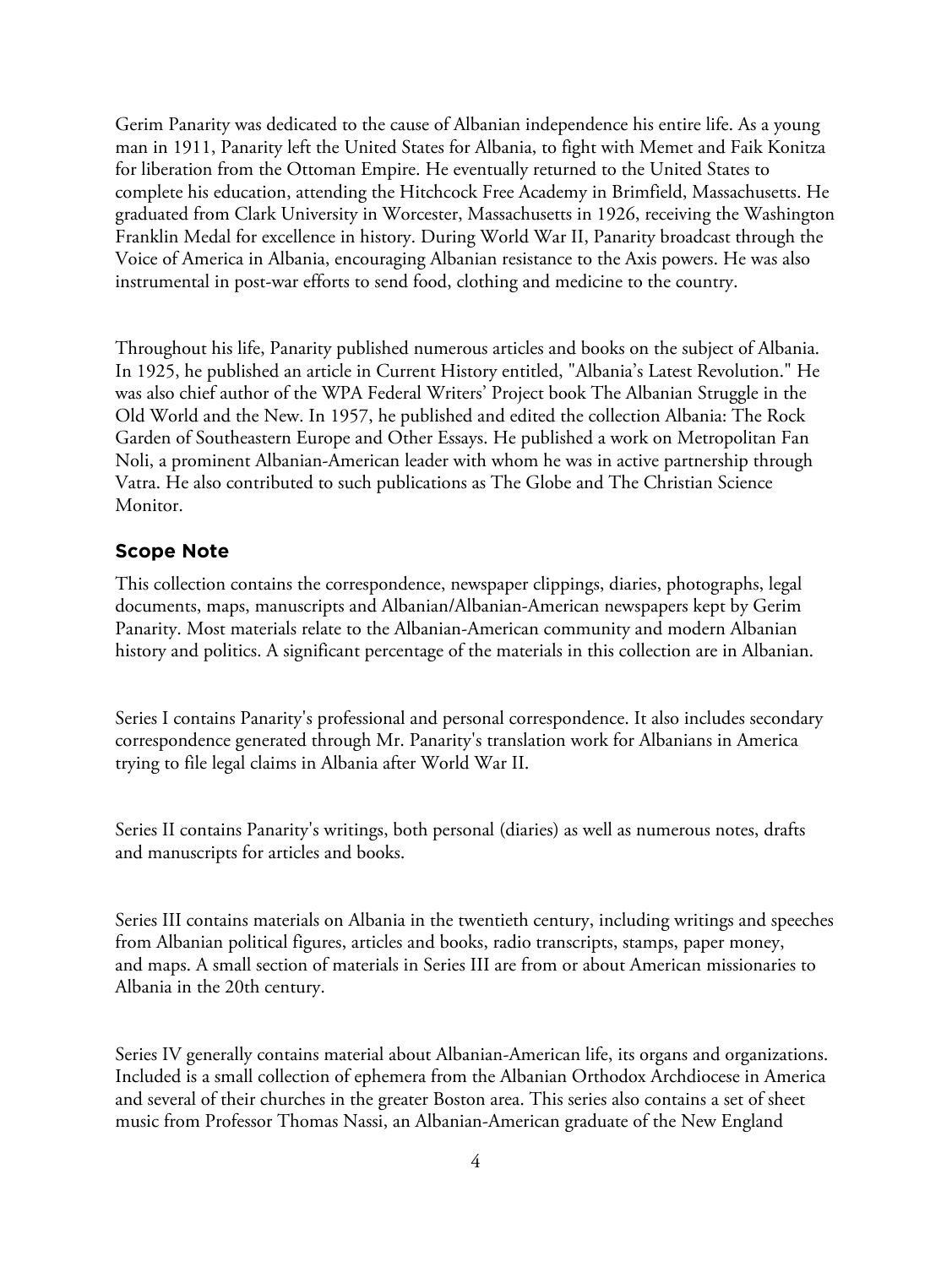Conservatory who developed liturgical music for the Albanian Orthodox Church together with Bishop Fan Noli.

Series V contains images of prominent Albanians and Albanian life, including a number of images produced by the government of Communist Albania in the 1950s and 1960s.

Series VI contains material from Gerim Panarity's life unrelated to his interests in Albania, as well as a collection of obituaries published after his death.

Oversized materials throughout the collection have been removed and placed in Series VII, which also contains a number of early 20th century Albanian nationalist newspapers, maps and Panarity's scrapbook.

While the contents of the collection span nearly the entirety of the 20th century, the majority of the materials fall in the period from the 1940s-1970s.

# **Related Resources**

The following related resources are located in the Department of Special Collections:

http://www.lib.uchicago.edu/e/spcl/select.html

Slavic and East European Collection, Joseph Regenstein Library

# **Subject Headings**

- Panarity, Gerim M.
- Erickson, Charles Telford, 1867-1966
- Konitza, Faik
- Noli, Fan Stylian, 1882-1965
- Albanian Orthodox Church in America
- Dielli
- Pan-Albanian Federation "Vatra"
- Albanian Americans
- Albanian Periodicals
- Albanians
- Albania

# **INVENTORY**

# **Series I: Correspondence**

Series I covers the period from 1939-1983. It contains both personal and professional correspondence of Gerim M. Panarity. This series also includes secondary correspondence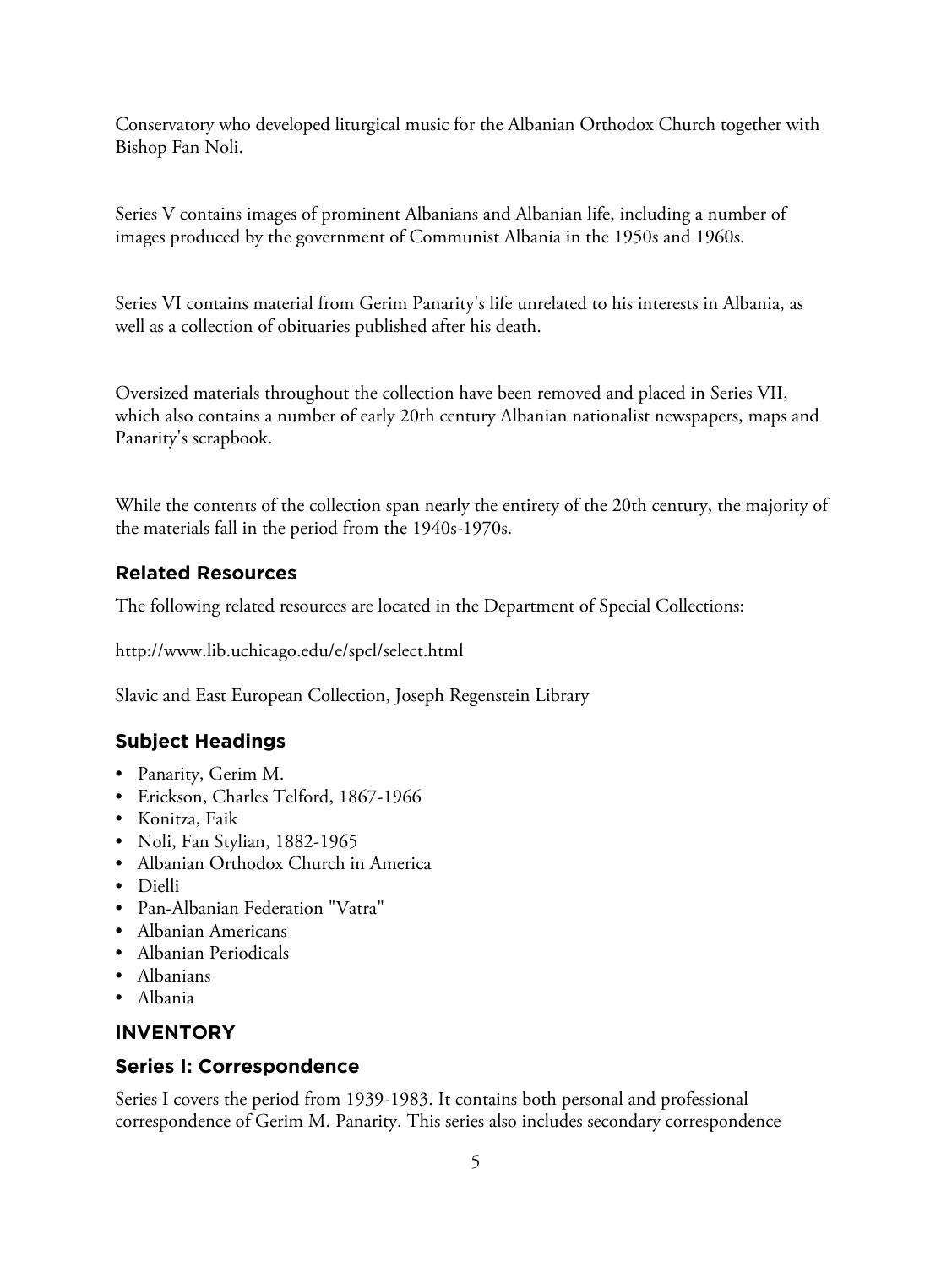generated through Panarity's translation work for Albanians in America trying to file legal claims in Albania after World War II.

#### **Box 1**

#### **Folder 1**

Archer, Martini, Whitcomb, 1943-1963

# **Box 1**

### **Folder 2**

Arza, Agne, Jaeckel, Athanas, Thanas, Tosgai (in Greek), Celay, British Museum, Coty, Demir, Dishmea, Dumaine, Elia, Smith, Fortuna, Fuchs, Kennedy, Kamper, Gardescu, Frazier, Gregory, Esther, Rose, Galary, Lumo, 1952-1977

### **Box 1**

#### **Folder 3**

Erickson, Fusonie, 1951-1969

# **Box 1**

### **Folder 4**

Gerim Panarity notes, British Museum, Harvard College Library, Vatra, Demo, Boston Public Library, Eisenhower, Furcolo, Harvard Encyclopedia of American Ethnic Groups, Orlov, Florence, Victoria, 1958-1979

### **Box 1**

### **Folder 5**

Grant, Pearson, Speros, Proko, Trayan, Gorski, Flewelling, 1949-1967

### **Box 1**

### **Folder 6**

H.W. Wilson Company, Fenway Garden Society, Priscilla, 1965-1983

### **Box 1**

### **Folder 7**

Lippmann, Luliam, Liolin, Lockwood, Marku, Massey, Muller, Mili, Moskos, Pappas, Phostole, Prifti, Renard, 1953-1980

# **Box 1**

### **Folder 8**

Margolis, Massey, Messinger, Mustafa, Fortuna, Nadji, O'Brien, Petitte, Prifti, Thanas, Trayan, Trayan, Vardamis, Ambrosino, 1957-1974

### **Box 1**

# **Folder 9**

Pano, Johns, Fortuna, Pepi, Fusonie, Erickson, notes, Christmas cards, 1946-1968

### **Box 1**

### **Folder 10**

Tisserant, Noli, Athanas, Albanian Orthodox Archdiocese in America, Cotti, Kennedy, Johns, Fisher, 1957-1967

# **Box 1**

### **Folder 11**

van Valkenburg, Tite, Roy, Lewis, Thanas, University of Minnesota Immigrant Archives, Terova, Slocum, Newman, Svejda, McKisson, Kirka, 1957-1967

### **Box 1**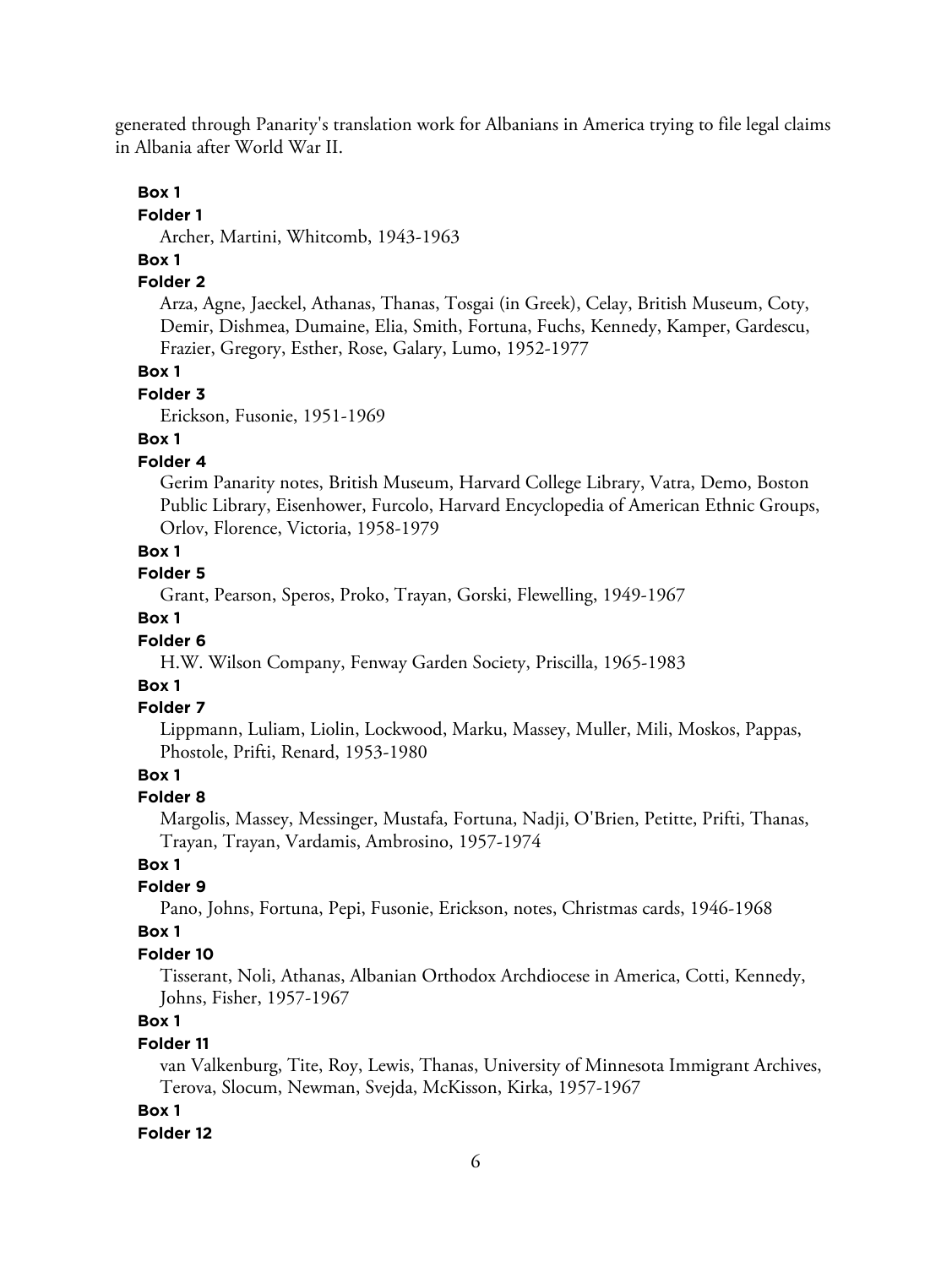Rejection letters, 1958-1971

### **Box 1**

**Folder 13**

D. Duma, 1958-1971

#### **Box 1**

**Folder 14**

Stephen Peters, 1967-1968

### **Box 1**

**Folder 15**

University of Copenhagen, 1959-1960

### **Box 1**

### **Folder 16**

Correspondence in Albanian with index, 1939-1973

# **Box 1**

### **Folder 17**

Correspondence regarding "Albania, the Rock Garden of Southeastern Europe", 1957-1974

### **Box 1**

### **Folder 18**

Correspondence and grant applications for "Albanian History from the Iron Age to the Space Age", 1964-1965

### **Box 1**

### **Folder 19**

Translations of letters, documentation pertaining to legal claims in Albania, 1957-1965

### **Box 1**

# **Folder 20**

Partial letter (in Albanian) from Ilia Prenda, 1957

# **Series II: Writings**

Series II consists of material written by Gerim Panarity from the 1910s to the 1970s. It has been divided into two subseries: Diaries, and Notes and Manuscripts. Subseries 1 - Diaries contains his daily diaries for the period 1936-1959, as well as excerpted diary material prepared by his wife, Sarah Panarity. These diaries cover both the details of Panarity's daily life as well as his observations and political opinions about international developments. Subseries 2 - Notes and Manuscripts contains manuscripts of Panarity's various writings (both published and unpublished), as well as his notebooks, research notes and drafts. The majority of this writing is of article length, dealing with the history and politics of Albania. Published versions of some of these article manuscripts can be found in Series VII.

### **Subseries 1: Diaries**

```
Box 2
Folder 1
  Diary, 1936
Box 2
Folder 2
```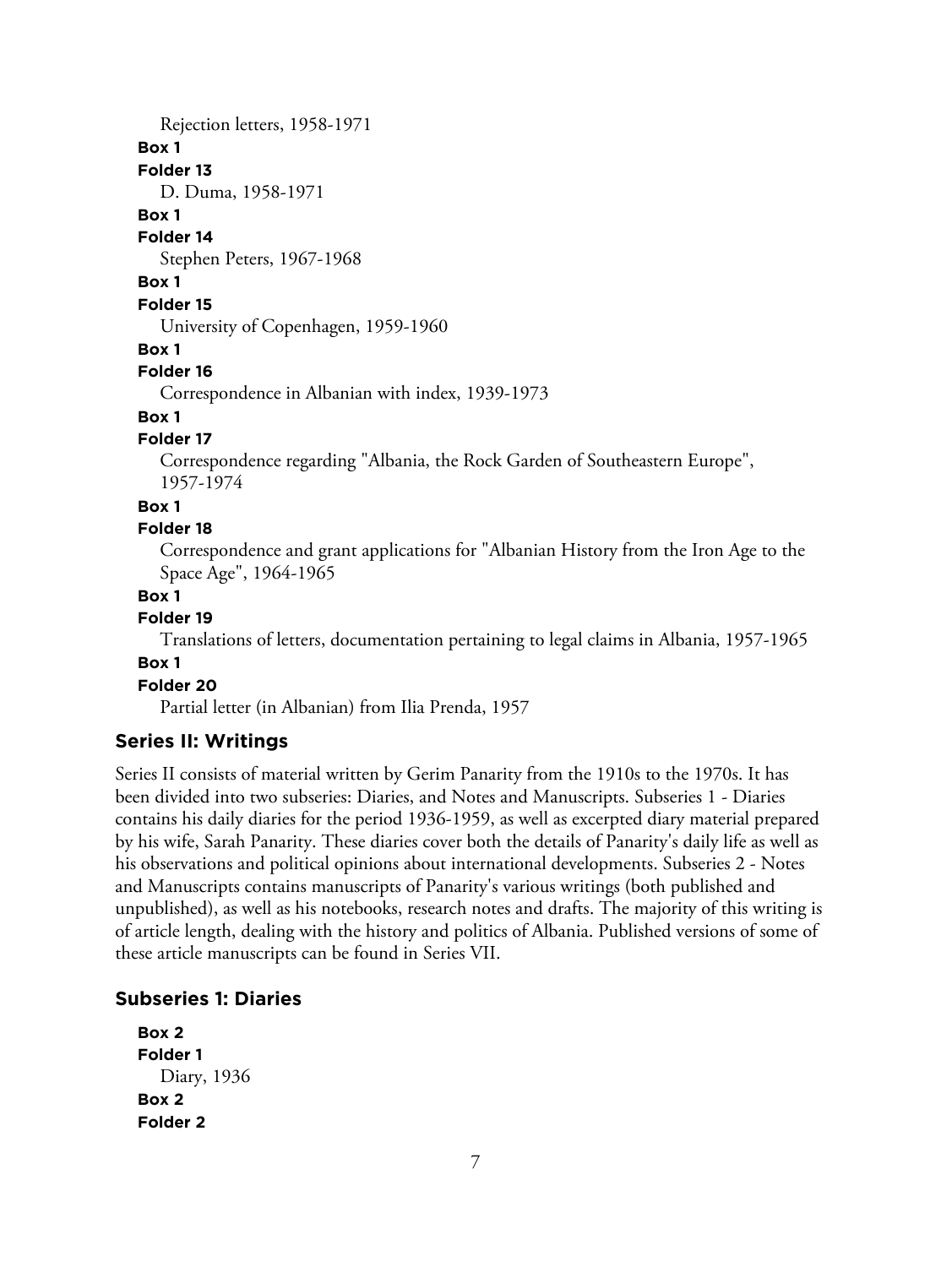Diary excerpts, 1936-1940 **Box 2 Folder 3** Diary, 1937 **Box 2 Folder 4** Diary, 1938 **Box 2 Folder 5** Diary, 1939 **Box 2 Folder 6** Diary, 1940 **Box 2 Folder 7** Diary, 1941 **Box 2 Folder 8** Diary excerpts, 1941, 1942, 1943 **Box 2 Folder 9** Diary, 1942 **Box 3 Folder 1** Diary excerpts, 1942 **Box 3 Folder 2** Diary, 1943 **Box 3 Folder 3** Diary, 1944 **Box 3 Folder 4** Diary excerpts, 1944-1945 **Box 3 Folder 5** Diary, 1945 **Box 3 Folder 6** Diary, 1946 **Box 3 Folder 7** Diary excerpts, 1946, 1947, 1948 **Box 4 Folder 1** Diary, 1947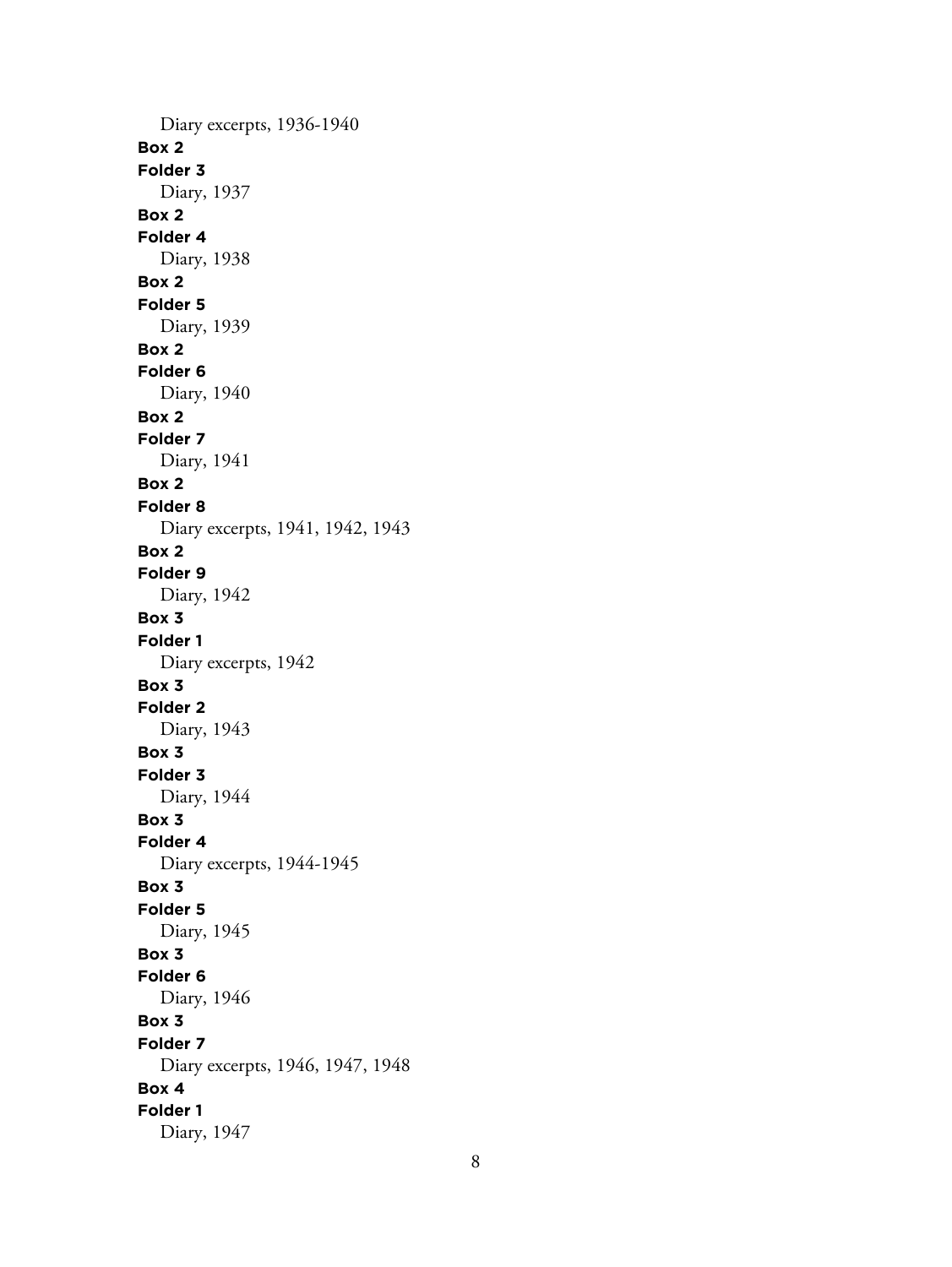**Box 4 Folder 2** Diary, 1948 **Box 4 Folder 3** Diary, 1949 **Box 4 Folder 4** Diary excerpts, 1949-1950 **Box 4 Folder 5** Diary, 1950 **Box 4 Folder 6** Diary, 1951 **Box 5 Folder 1** Diary, 1954 **Box 5 Folder 2** Diary excerpts, 1954 **Box 5 Folder 3** Diary, 1955 **Box 5 Folder 4** Diary excerpts, 1955-1956 **Box 5 Folder 5** Diary, 1956 **Box 5 Folder 6** Diary, 1957 **Box 5 Folder 7** Diary excerpts, 1957 **Box 6 Folder 1** Diary, 1958 **Box 6 Folder 2** Diary excerpts, 1958 **Box 6 Folder 3** Diary, 1959 **Box 6**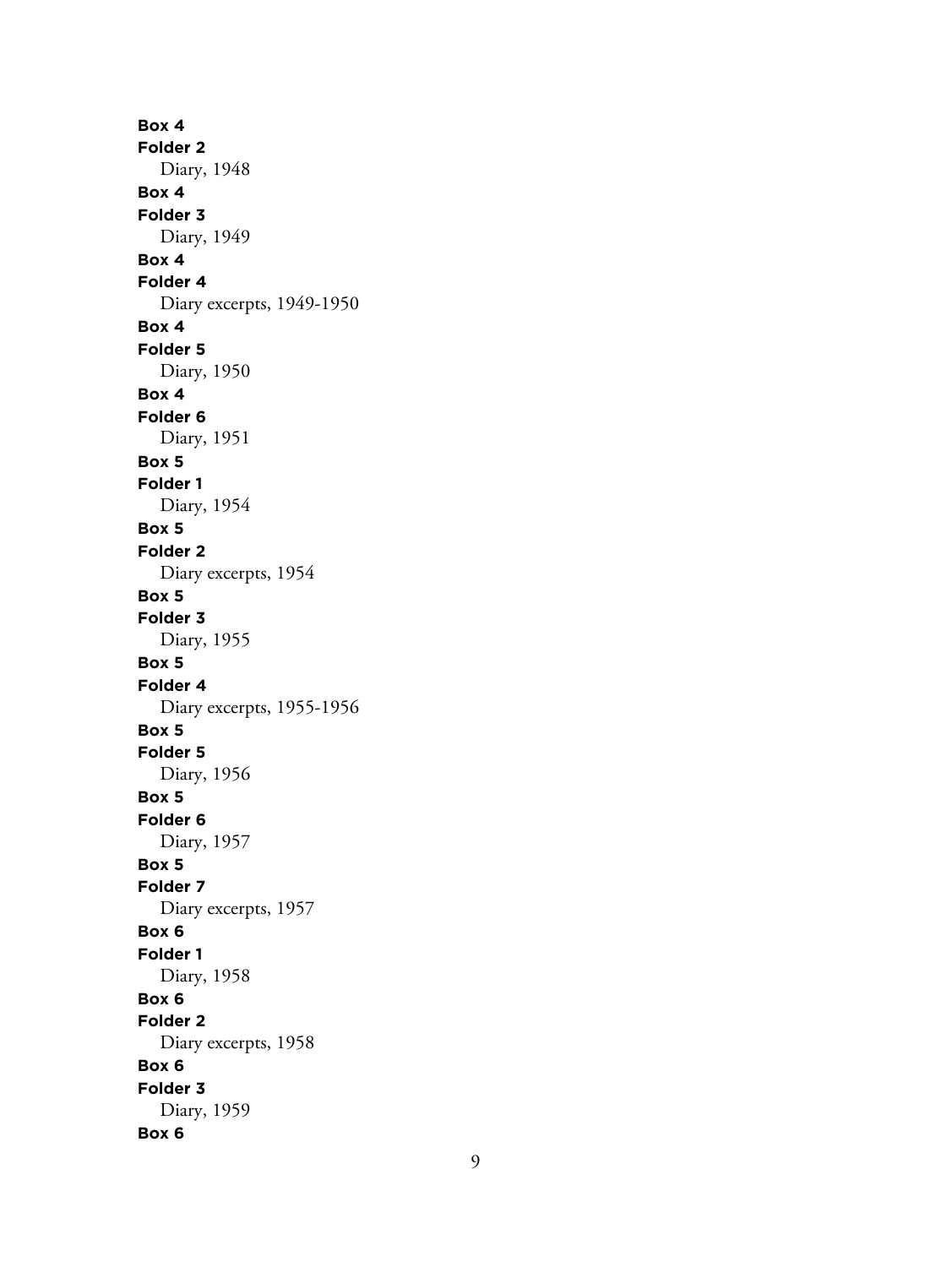### **Folder 4**

Diary excerpts, 1959

### **Subseries 2: Notes and Manuscripts**

#### **Box 6**

**Folder 5**

Notebook, 1910s

### **Box 6**

### **Folder 6**

Notebooks, 1960s

#### **Box 6**

# **Folder 7**

Notebook, n.d.

### **Box 6**

### **Folder 8**

Typed notes on writings on heroic virtue (17th century) and Skanderbeg (1889), 20th century

#### **Box 6**

# **Folder 9**

Typed notes on Bektashism and Joseph Swire's "King Zog's Albania" n.d.

### **Box 6**

# **Folder 10**

Notes and writings, n.d.

### **Box 6**

### **Folder 11**

Notes, superseded manuscript pages, n.d.

### **Box 7**

# **Folder 1**

Notes and writings, superseded manuscript pages, n.d.

# **Box 7**

### **Folder 2**

Notes, "Kuprili," n.d.

### **Box 7**

# **Folder 3**

Notes and articles on Mehmet Ali Pasha, n.d.

# **Box 7**

### **Folder 4**

Notebook, background and bibliographical information for "Albanian History from the Iron Age to the Space Age", ca. 1960s

# **Box 7**

# **Folder 5-6**

Original manuscript, "Part I, Albanian History from the Iron Age to the Space Age", n.d.

# **Box 7**

### **Folder 7**

Typescript, "An Albanian History From the Iron Age to the Space Age – Part II," 1979 **Box 8**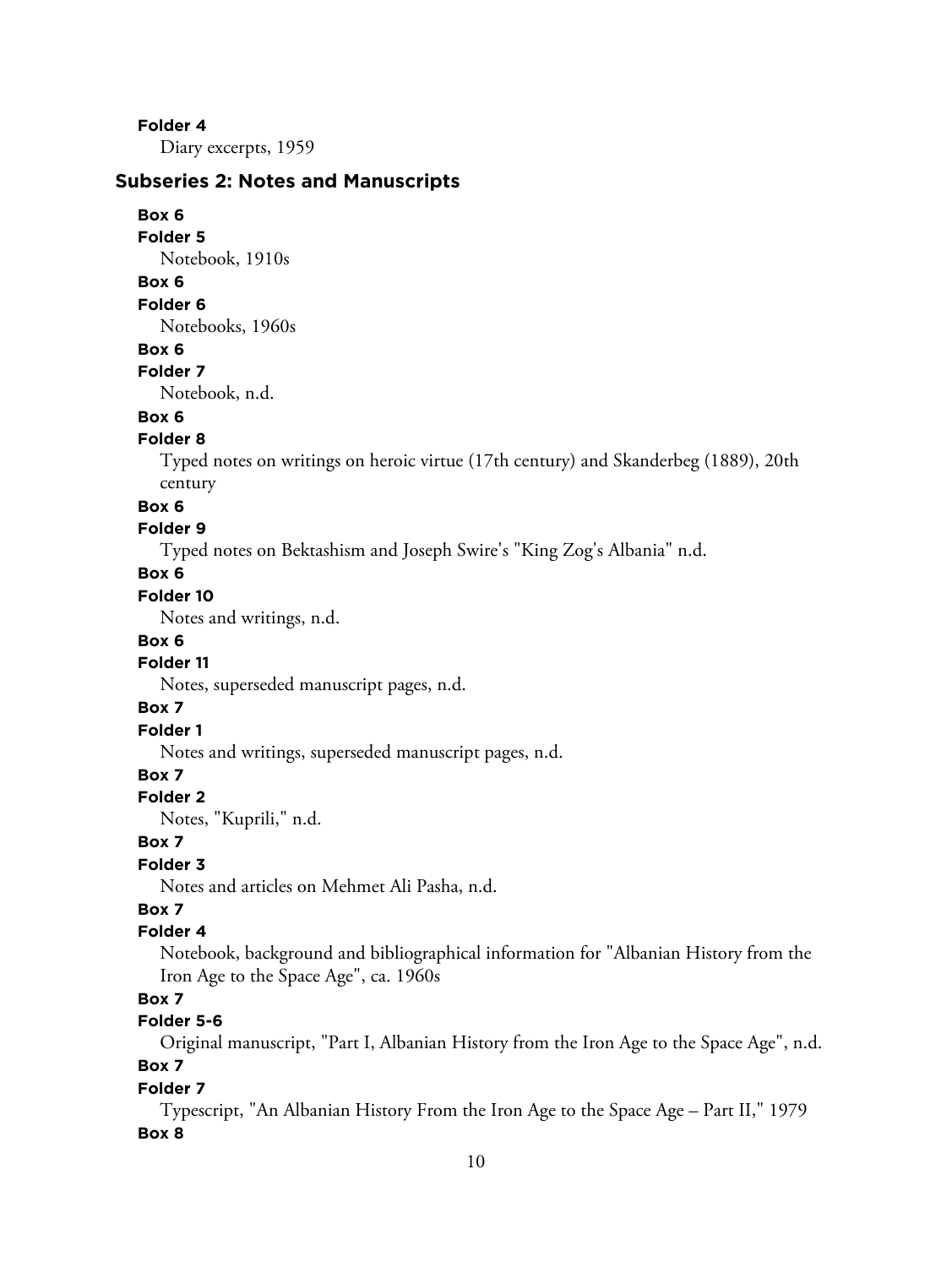#### **Folder 1**

Manuscript, "An Albanian History From the Iron Age to the Space Age" n.d.

# **Box 8**

# **Folder 2**

Manuscript, "Chapter V – Albanian Dress," n.d.

### **Box 8**

### **Folder 3**

Manuscript, "Chou En Lai's Albanian Junket," n.d.

# **Box 8**

# **Folder 4**

Manuscript, "The Origin of the Albanian Renaissance in the United States," n.d.

# **Box 8**

# **Folder 5**

Manuscript, "Albania's Chief Enver Hoxha Poised for a New Switch (?)" n.d.

# **Box 8**

# **Folder 6**

Manuscript, "Albanian Foreign Policy Under Communism," n.d.

### **Box 8**

# **Folder 7**

Manuscript, "Red China Shares Albanian Beachhead with France," n.d.

# **Box 8**

# **Folder 8**

Manuscript, "Enver Hoxha - a Maverick with a Purpose," n.d.

# **Box 8**

### **Folder 9**

Manuscript, "Albania - The Rock Garden of Southeastern Europe," n.d.

### **Box 8**

# **Folder 10**

Typescripts, n.d.

# **Box 8**

### **Folder 11**

Bound material, "Albania, A Nation in Perpetual Crisis" and "Graphic Story of Albania," 1959

### **Box 8**

### **Folder 12**

Manuscript, "Two Giants and a Lilliputian," ca. 1960s

# **Box 8**

### **Folder 13**

Manuscript, "Albania Observed its 50th Anniversary in Complete Isolation," ca. 1960s

### **Box 8**

### **Folder 14**

Manuscript, "Rollback Policy Resurrected," ca. 1964

# **Box 8**

### **Folder 15**

Manuscript, "Albania – Twenty Years Under Communism," 1964

### **Box 8**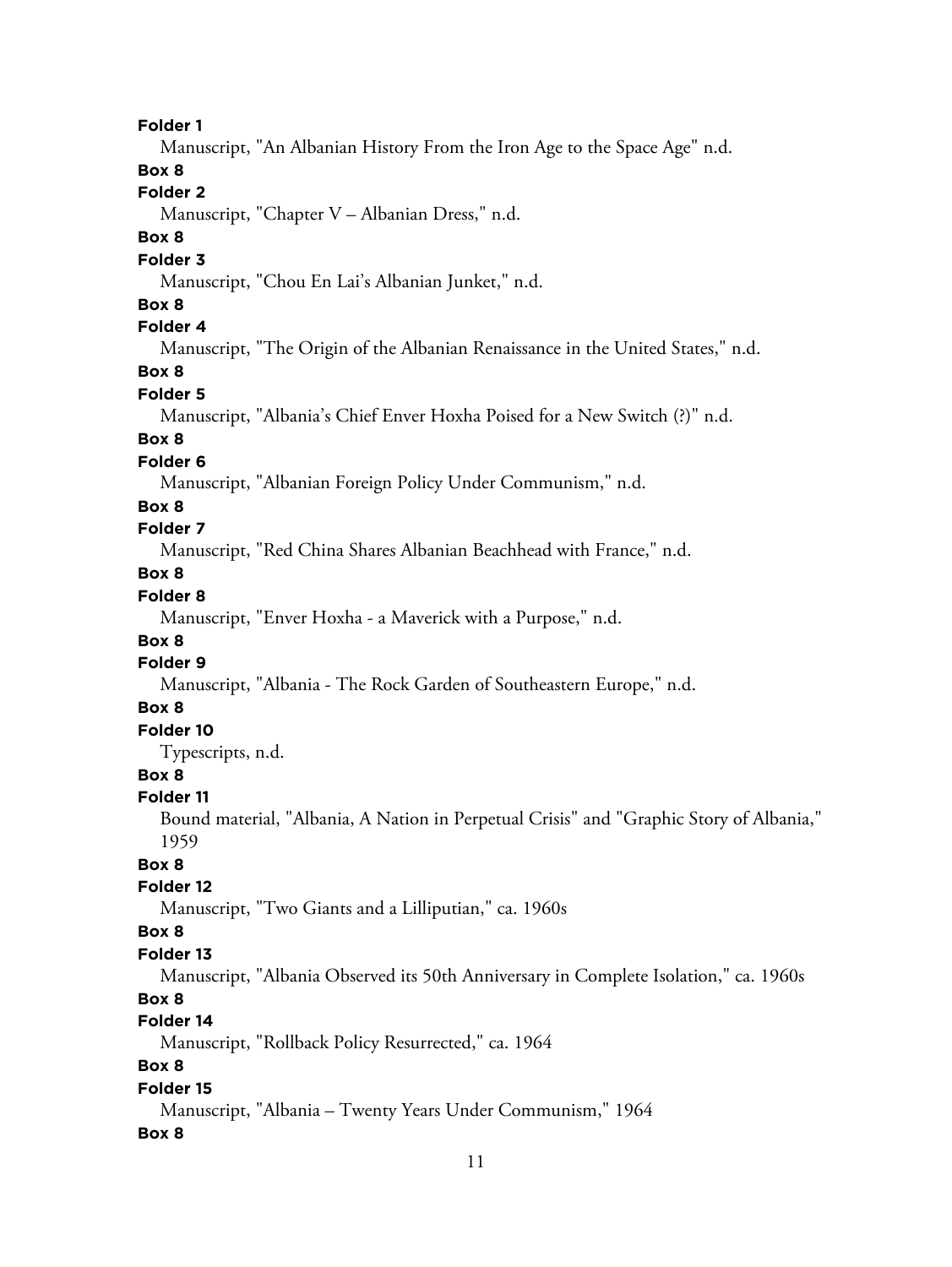**Folder 16** Manuscript, "Enver Hoxha's New Albania," 1964 **Box 8 Folder 17** Manuscript, "The Man Who Rules Albania," 1964 **Box 8 Folder 18** Manuscript, "Vatra in Changing Times," 1966 **Box 8 Folder 19** Memorial essay for Dr. Dimetra Tsina Elia, 1965 **Box 8 Folder 20** Manuscript, "A Survey of American Relations with Albania," 1967 **Box 8 Folder 21** Manuscript, "Albanian Progress in the Decade of the Sixties," 1970 **Box 8 Folder 22** Manuscript, "Albania – Twenty-Five Years Under Communism," 1970 **Box 8 Folder 23** Manuscript, "Albania Forges Ahead on Many Fronts," 1970s **Box 9 Folder 1** Manuscript, "History of Vatra," 1971 **Box 9 Folder 2** Typescripts, unidentified author n.d. **Box 9 Folder 3** Manuscript, "Albanian Emigrants and Albanian Cultures," unidentified author, n.d.

# **Series III: Albania**

Series III contains a variety of materials about Albania in the twentieth century; the bulk of the material falls between 1920 and 1970. It contains writings and speeches by both Albanian democratic nationalists and Albanian communist leaders, as well as analyses of the political situation in Albania. It also includes articles and book excerpts on the topic of Albania. There is a significant quantity of translations of Radio Tirana, the official Albanian radio station, mostly for the year 1960. Also included are a number of Albanian artifacts, such as stamps and paper money from the 1910s-1950s, as well as maps of Albania. Finally, there are materials from and about Americans who undertook missionary work in Albania.

**Box 9 Folder 4** Documents in Albanian, ca. 1920s-1960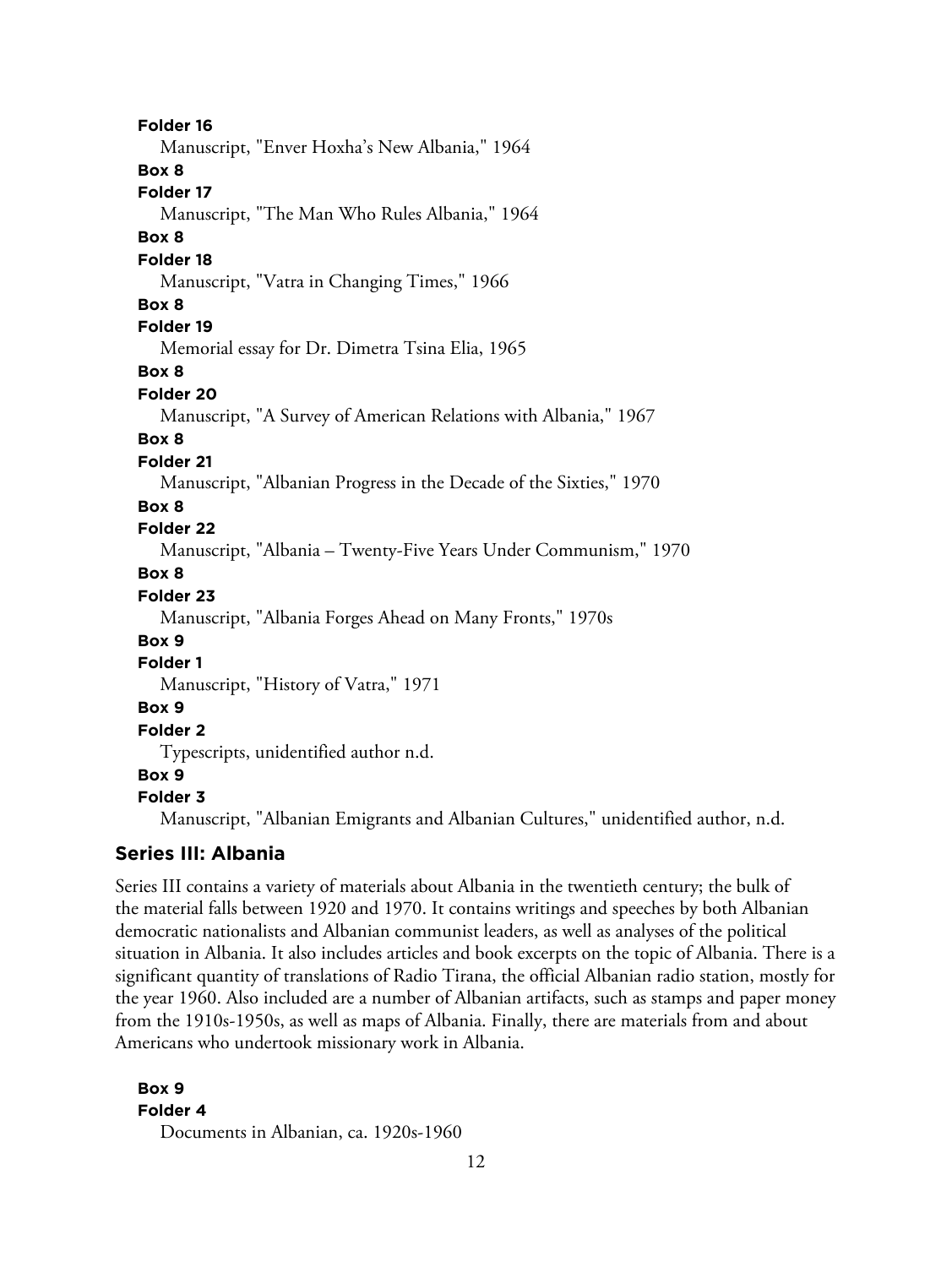**Box 9**

#### **Folder 5**

The Fundamental Statute of the Albanian Republic, 1925

# **Box 9**

### **Folder 6**

Drafts, "Socio-Economic Picture of Albania" by J. Thornton, August 11, 1938

# **Box 9**

# **Folder 7**

Copy of letter from Faik Konitza to the Editor of the New York Times, September 12, 1939

### **Box 9**

### **Folder 8**

Faik Konitza, "The Background of the Italian-Greek Conflict," 1940

# **Box 9**

# **Folder 9**

Lame Kodra, "Roli I Kulturës në Shqipërinë e Sotme," 1945

# **Box 9**

### **Folder 10**

Materials by and about Bishop Fan S. Noli, 1950s-1980s

### **Box 9**

# **Folder 11**

United States Congressional documentation on Albania, 1954-1972

# **Box 9**

### **Folder 12**

Constantine A. Demo, "The Albanians in America - The First Arrivals" (in English and Albanian), 1960

# **Box 9**

# **Folder 13**

Enver Hoxha, "Speech Delivered at the Festive Meeting Devoted to the 20th Anniversary of the Founding of the Party of Labor of Albania…" November 7, 1961

### **Box 9**

### **Folder 14**

Nepsi Kerenxhi, "Kujtime nga Lëvizja për Çlirimin Kombëtar," 1962

### **Box 9**

### **Folder 15**

Mehmet Shehu, "Speech Addressed to the First Session of the Fifth Legislature of the People's Republic of Albania," 1962

### **Box 9**

# **Folder 16**

Report, "The Anglo-Albanian Association" by T. Zavalani, 1962

# **Box 9**

### **Folder 17**

Manuscript, speech by Mr. Luan Gashi regarding the 50th anniversary of Albanian Declaration of Independence, ca. 1962

### **Box 9**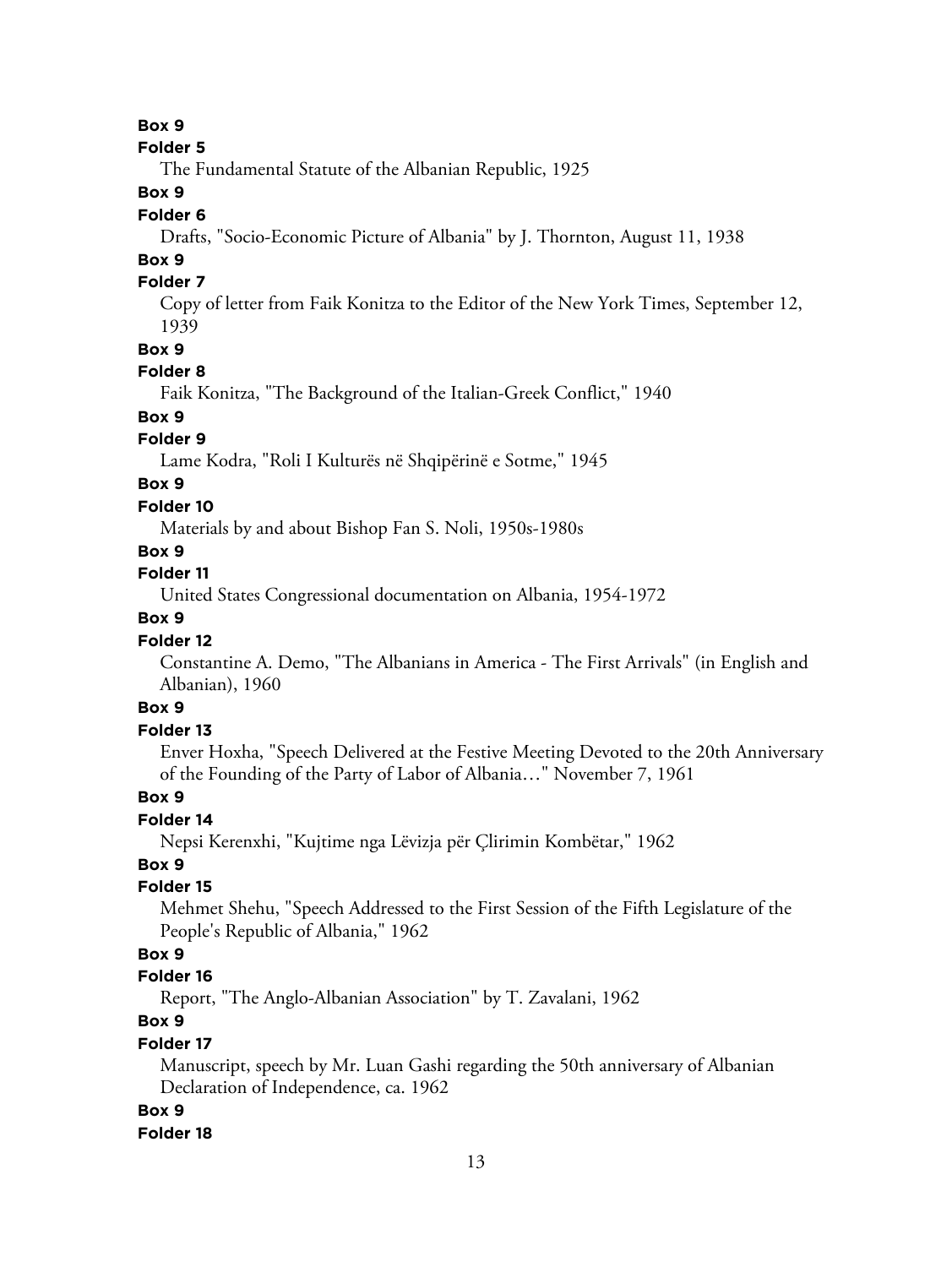Typescript, "History and the Writer's Imagination" by T. Zanalani, March 20, 1963 **Box 9**

# **Folder 19**

Enver Hoxha, "Report on the Role and Tasks of the Democratic Front for the Complete Triumph of Socialism in Albania," 1967

### **Box 9**

### **Folder 20**

Essays in Albanian, 1973

### **Box 9**

# **Folder 21**

Manuscript, "Fustanella Piktoreske," (possible author, Faik Konica) n.d.

# **Box 9**

# **Folder 22**

Translation of Albanian National Anthem by V. & J. Newall, n.d.

# **Box 9**

# **Folder 23**

Page from "Scanderbeg," Patrice Colom, n.d.

### **Box 9**

# **Folder 24**

Draft report on Albanian Newspapers by V.L. Misho, n.d.

# **Box 9**

# **Folder 25**

Photocopies from monographs on Albania and the Balkans, 20th century

### **Box 9**

# **Folder 26**

Articles on Albania from the New York Times, 1913-1964

### **Box 9**

# **Folder 27**

Drejtësia Popullore, No. 5, 1959

# **Box 9**

### **Folder 28**

Copies of articles from The Black Eagle, 1965-1968

### **Box 9**

# **Folder 29**

Monthly Review, Vol. 20, May 1968

# **Box 9**

# **Folder 30**

Albania Report, Vol. 3, No. 6 (23), June-July 1973

# **Box 9**

# **Folder 31**

"The Periscope," Newsweek, April 13, 1964

# **Box 10**

# **Folder 1**

Transcripts, Radio Tirana (in Albanian), 1958-1960 **Box 10**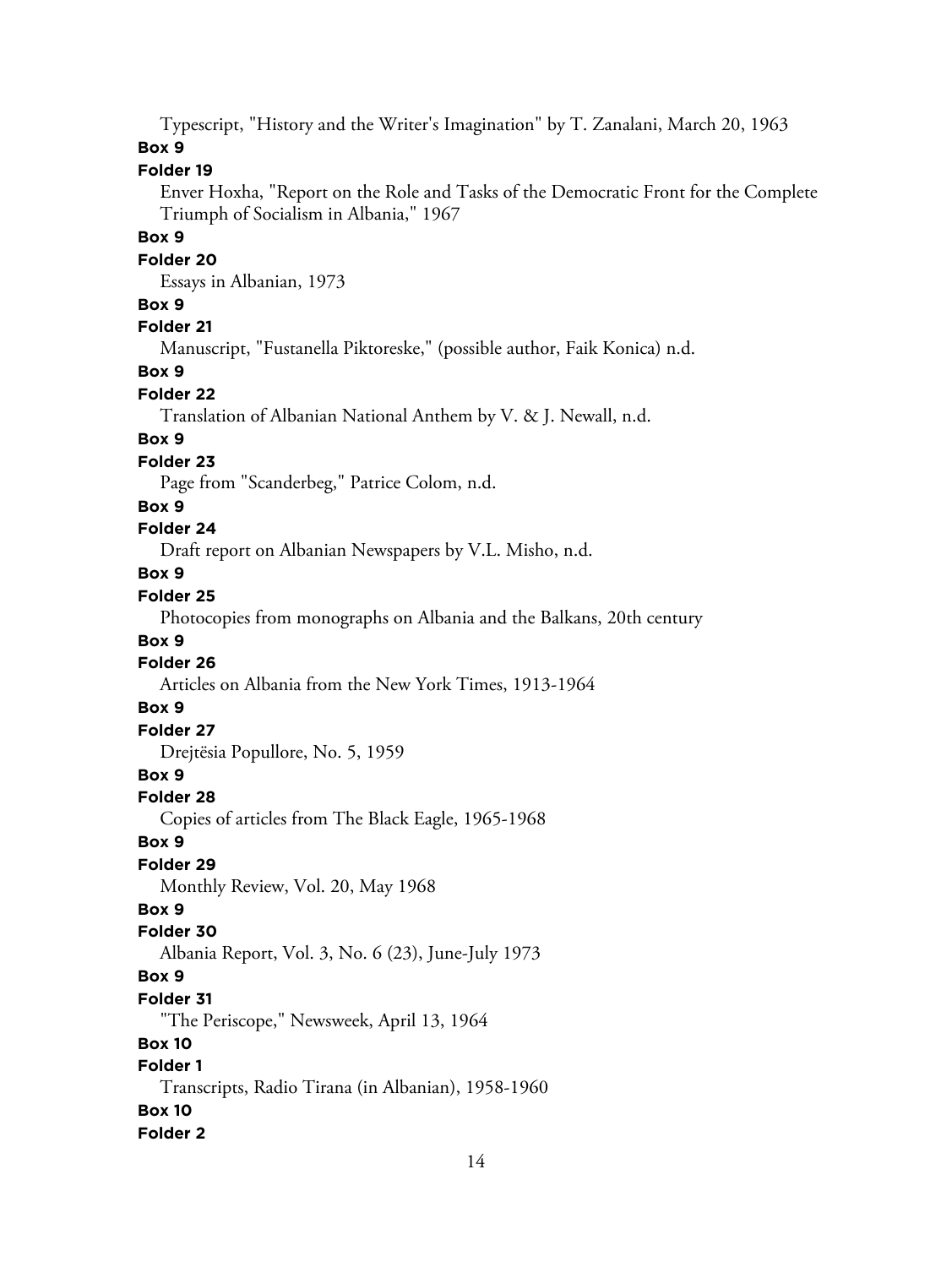Partial dust jacket, The Albanian Struggle in the Old World and New, n.d.

# **Box 10**

# **Folder 3**

Photoduplication of cover, The Unwritten Law in Albania by Hasluck, 1954

# **Box 10**

# **Folder 4**

Catalogs, listings of books on Albania, 1957-1973

# **Box 10**

# **Folder 5**

Library catalog cards, Irwin Isenberg's Ferment in Eastern Europe, 1965

### **Box 10**

# **Folder 6**

Four stamps from Republic of Albania, ca. 1910s

### **Box 10**

# **Folder 7**

Albanian paper money, 1917-1921

# **Box 10**

### **Folder 8**

Albanian stamps, 1920s-1930s

# **Box 10**

### **Folder 9**

Certificate of Registration and Citizenship (Albanian) for Mehmet Ali, 1925

# **Box 10**

# **Folder 10**

Albanian stamps, 1945-1951

# **Box 10**

### **Folder 11**

Cover, "Plani i Dylë Pesëveçari R.P.SH. 1956-1960"

# **Box 10**

# **Folder 12**

German-language map of Albania, n.d.

# **Box 10**

### **Folder 13**

Calling cards, Faik Konitza, n.d.

# **Box 10**

# **Folder 14**

Page from an Albanian calendar, December, n.d.

# **Box 10**

# **Folder 15**

Materials relating to Rev. & Mrs. Phinaes Kennedy and the American Mission School in Albania, ca. 1930

# **Box 10**

# **Folder 16**

Poem, "Scanderbeg" by Dr. Charles Telford Erickson, 1916

# **Box 10**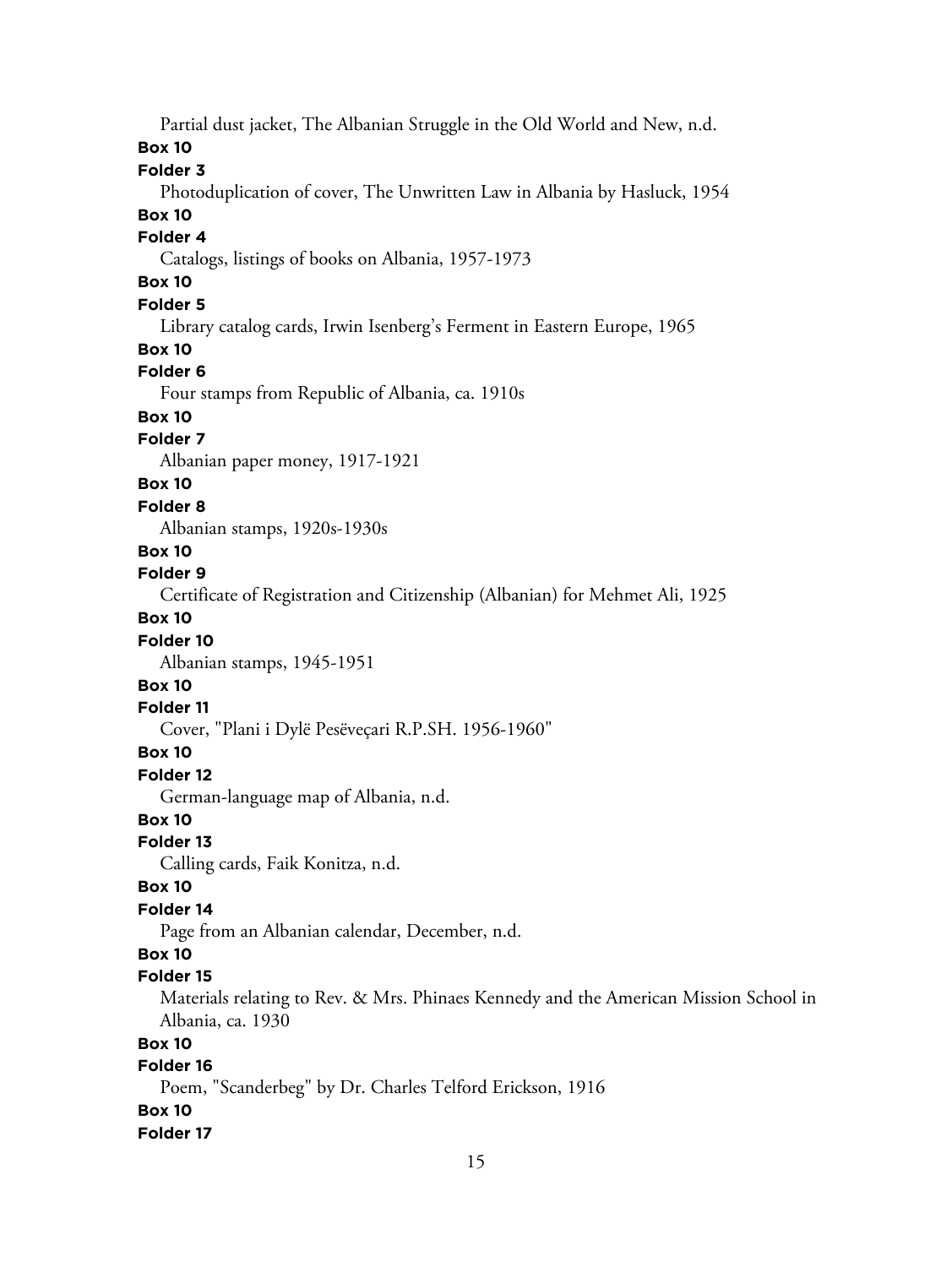Manuscript, "Scanderbeg, Prince of Croya" by Dr. Charles Telford Erickson, n.d. **Box 10**

### **Folder 18**

Manuscript, "My Retreat from Civilization," Dr. Charles Telford Erickson, n.d.

**Box 10**

**Folder 19**

Proposed outline of Dr. Charles Telford Erickson's Book, "Life's Little Day," n.d. **Box 10**

# **Folder 20**

Page from memorial for Dr. Charles Telford Erickson, ca. 1966

# **Series IV: Albanian-American Life**

Series IV contains documentation from several prominent Albanian-American organs and organizations, spanning the 1940s to the 1980s. Represented are Dielli, the longest-running Albanian-language daily in the world; the Pan-Albanian Federation of America (Vatra), and the Albanian Orthodox Church in America. Oversized materials relating to the Orthodox Church can also be found in Series VII, as can numerous copies of Dielli. This series contains a set of sheet music from Professor Thomas Nassi, an Albanian-American graduate of the New England Conservatory who developed liturgical music for the Albanian Orthodox Church together with Bishop Fan Noli.

# **Box 10 Folder 21** Dielli, December 9, 1940 **Box 10 Folder 22** Certificate, Dielli Golden Anniversary, 1959 **Box 10 Folder 23** 60th Anniversary of Dielli, 1969 **Box 10 Folder 24** Working copy, Dielli Anniversary Album, ca. 1970s **Box 11 Folder 1** Constitution and By-laws of the Pan-Albanian Federation of America (Vatra), n.d. **Box 11 Folder 2** Letter from Vatra regarding its 40th anniversary, 1949 **Box 11 Folder 3** Drafts, statement of progress for Vatra on 50th anniversary, ca. 1962 **Box 11 Folder 4** Vatra Statement of Receipts and Disbursements, August 1, 1963 to July 31, 1964

### **Box 11**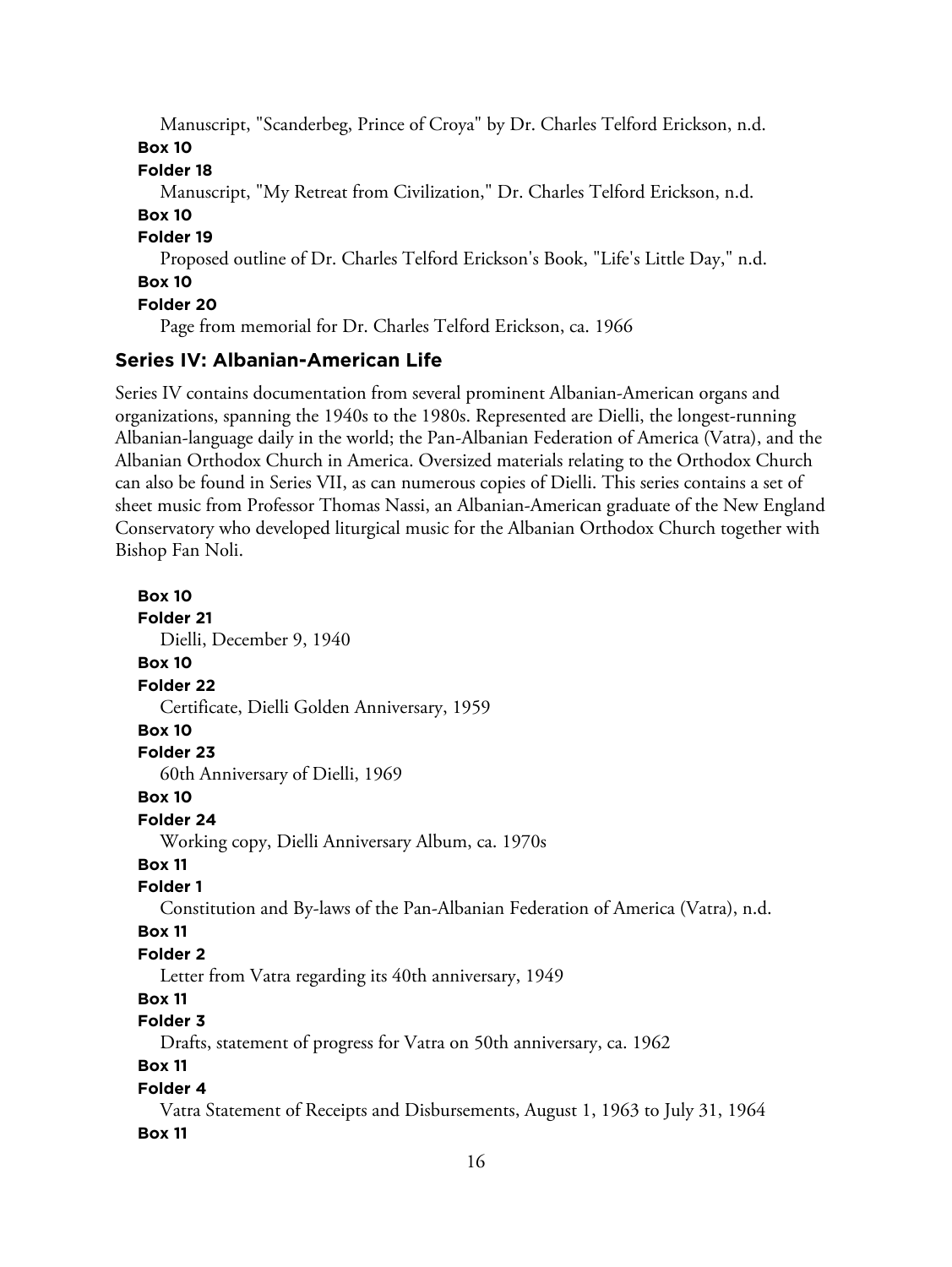#### **Folder 5**

Vatra Newsletter, Worcester-Springfield Chapter, Vol. 1, No. 4, August 23, 1973

# **Box 11**

### **Folder 6**

Correspondence from the Free Albania Organization regarding its 40th anniversary, 1981

### **Box 11**

### **Folder 7**

Announcement of the American Council for Nationalities Service, n.d.

### **Box 11**

### **Folder 8**

The Albanian-American Orthodox Episcopacy Bulletin, Vol. 1, No. 1, January 27, 1951

### **Box 11**

### **Folder 9**

Ephemera, St. Mary's Assumption Albanian Orthodox Church, 1981-1984

### **Box 11**

### **Folder 10**

Ephemera, Albanian Orthodox Cathedral of St. George, 1980-1983

### **Box 11**

### **Folder 11**

Ephemera, Albanian Orthodox Cathedral of St. George, 1980-1984

### **Box 11**

### **Folder 12**

Ephemera, Albanian Orthodox Archdiocese in America, various churches, 1981-1985

#### **Box 11**

### **Folder 13**

Sheet music by Prof. Thomas Nassi, n.d.

### **Box 11**

### **Folder 14**

Invitation to Gallery Showing for Zoïs A. Shuttie, Albanian-American sculptor, 1978

### **Box 11**

#### **Folder 15**

Advertisement for Albanian Ethnic Night, Cambridge, MA, sponsored by Boston chapter of the Albanian American National Organization (A.A.N.O.), May 1979

### **Box 11**

# **Folder 16**

Advertising for show by Lewis Hine, "City Life/City Lights - American Prints and Photographs" at the Museum of Fine Arts, Boston, April 1979

### **Series V: Visual Materials**

Series V contains images of Albanian life and prominent Albanians. Of particular note are the series of photographs of life in Communist Albania, provided by the Albanian government in the 1950s and 1960s. These photographs, as well as another set of photographs of a variety of Albanian and Albanian-Amercian subjects, are arranged by subject in folders 26 and 27. Oversized images from this collection have been removed and placed in Series VII.

#### **Box 11**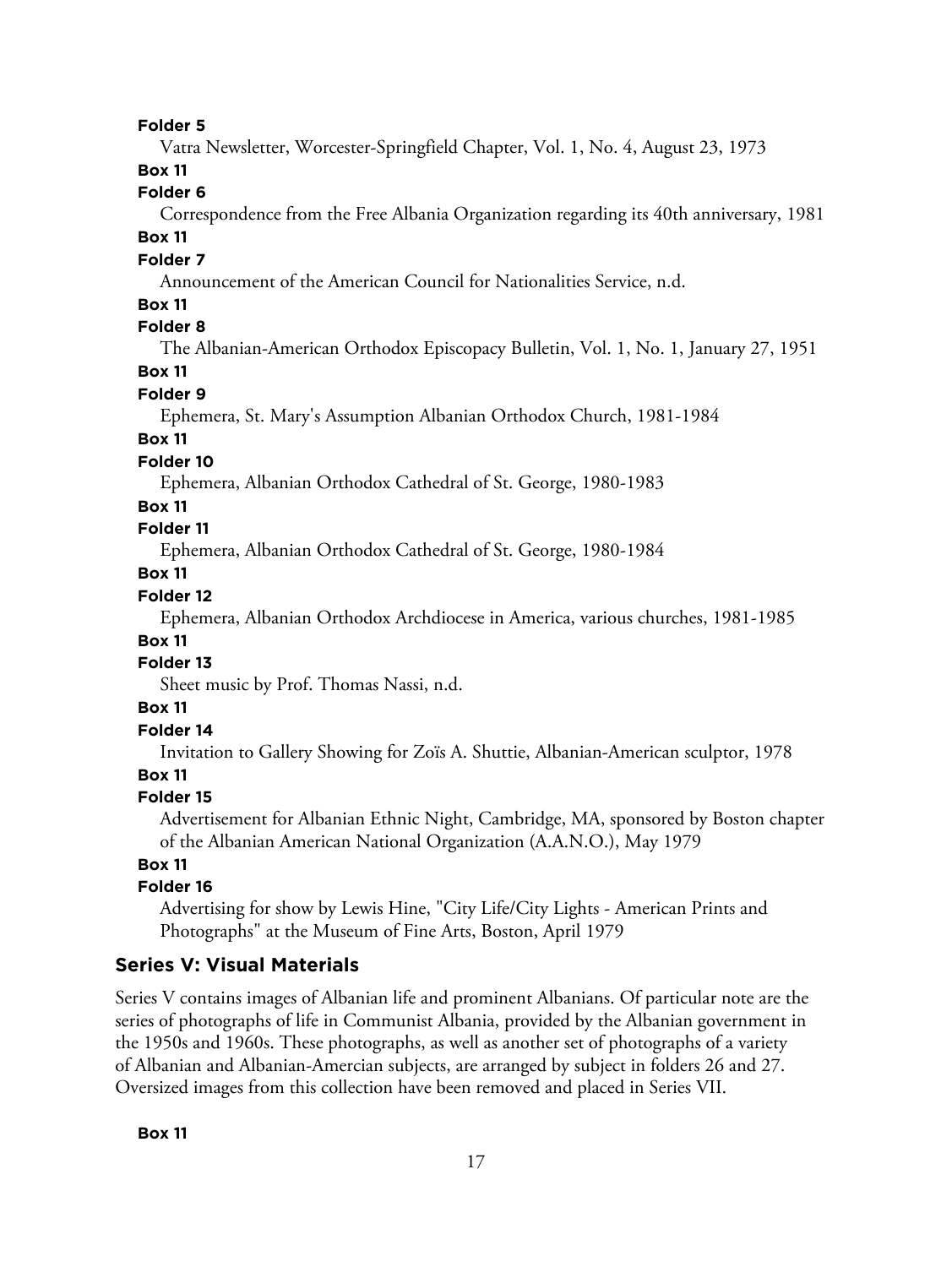### **Folder 17**

Prints, traditional Albanian costumes, n.d.

### **Box 11**

# **Folder 18**

Printed portrait and biography, Selam Musa, n.d.

### **Box 11**

#### **Folder 19**

Printed portraits of Ismail Qemali, n.d.

### **Box 11**

# **Folder 20**

Reproductions of photographs, Faik Konitza and Fan S. Noli, n.d.

### **Box 11**

### **Folder 21**

Reprint, group photograph with girls in Albanian dress, n.d.

# **Box 11**

### **Folder 22**

Reproduction of portraits, Fan Noli, Prenk Bib Doda Pasha and the Abbot of Mirdita, ca. 1914

# **Box 11**

### **Folder 23**

Photograph index in French, n.d.

### **Box 11**

### **Folder 24**

Photographs from Albanian government on "Aktualitate nga jeta ne R.P. te Shqiperise," 1960

# **Box 11**

### **Folder 25**

Set of photographs with index in Albanian, life in Communist Albania, ca. 1950s

### **Box 11**

# **Folder 26**

Photographs of Communist Albania, ca. 1950s-1960s

- Politics,
- Culture, Lifestyle and Architecture
- Education
- Agriculture
- Industry and Manufacturing

### **Box 11**

### **Folder 27**

Images, 20th century

- Gëzuar Vjetini i Ri, n.d.
- Birthday party, n.d.
- Greek choral group, n.d.
- Postcards, 20th century
- Reproductions of portraits, 20th century
- Portraits of Albanians and Albanian-Americans, 20th century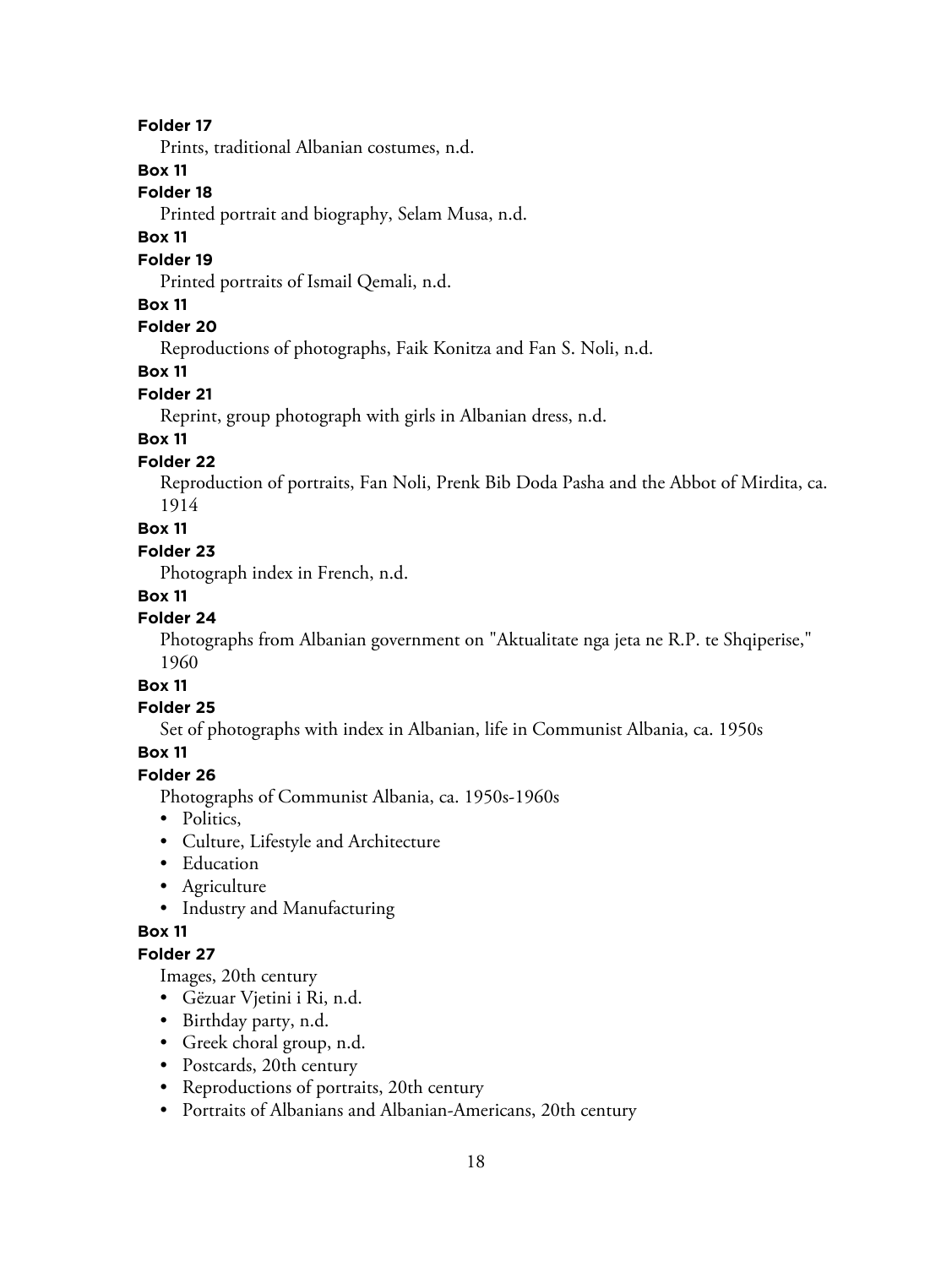- Vatra dinner honoring Mr. & Mrs. Qerim M. Panarity (Detroit Branch), March 31,1957
- Representatives of the Albanian American National Organization (A.A.N.O.) in front of the Liberty Bell, ca. 1960s
- Headstone of Faik Konitza, dated 1953
- Reprint of Ottoman-era drawing, n.d.
- Interior of church, n.d.
- Burgayet Castle where Zogu was born, n.d.
- Parade, n.d.

### **Series VI: Personal & Biographical Materials**

Series VI contains material from Gerim Panarity's life unrelated to his interests in Albania, as well as a collection of obituaries published after his death.

### **Box 12**

**Folder 1**

Business card, n.d.

### **Box 12**

### **Folder 2**

Transcript, University of California Radio-Television Administration Broadcast 7031, "The Great Greeks," January 26, 1964

### **Box 12**

**Folder 3**

Obituaries, 1976-1979

### **Box 12**

### **Folder 4**

Lecture outlines, "The Making of the Modern Mind," Division of University Extension, Massachusetts Department of Education, n.d.

- **Box 12**
- **Folder 5**

Information on University of Minnesota Immigrant Archives, n.d.

# **Series VII: Oversized Materials**

This series is made up largely of newspapers and newspaper clippings, mainly on the subject of Albania, as well as maps, images and Panarity's scrapbook. Materials in this series range from 1911 to 1985. A number of the newspapers included here are printed in Albanian. Manuscripts for some of the published articles by Gerim Panarity in this series can be found in Series II. Additional material on both Dielli and the Orthodox Church in America can be found in Series IV. Images in this series have been removed from Series V.

```
Box 13
Folder 1
  Newspaper clippings of articles by Gerim Panarity, 1958-1971
Box 13
Folder 2
  Scrapbook, 1938-1961
```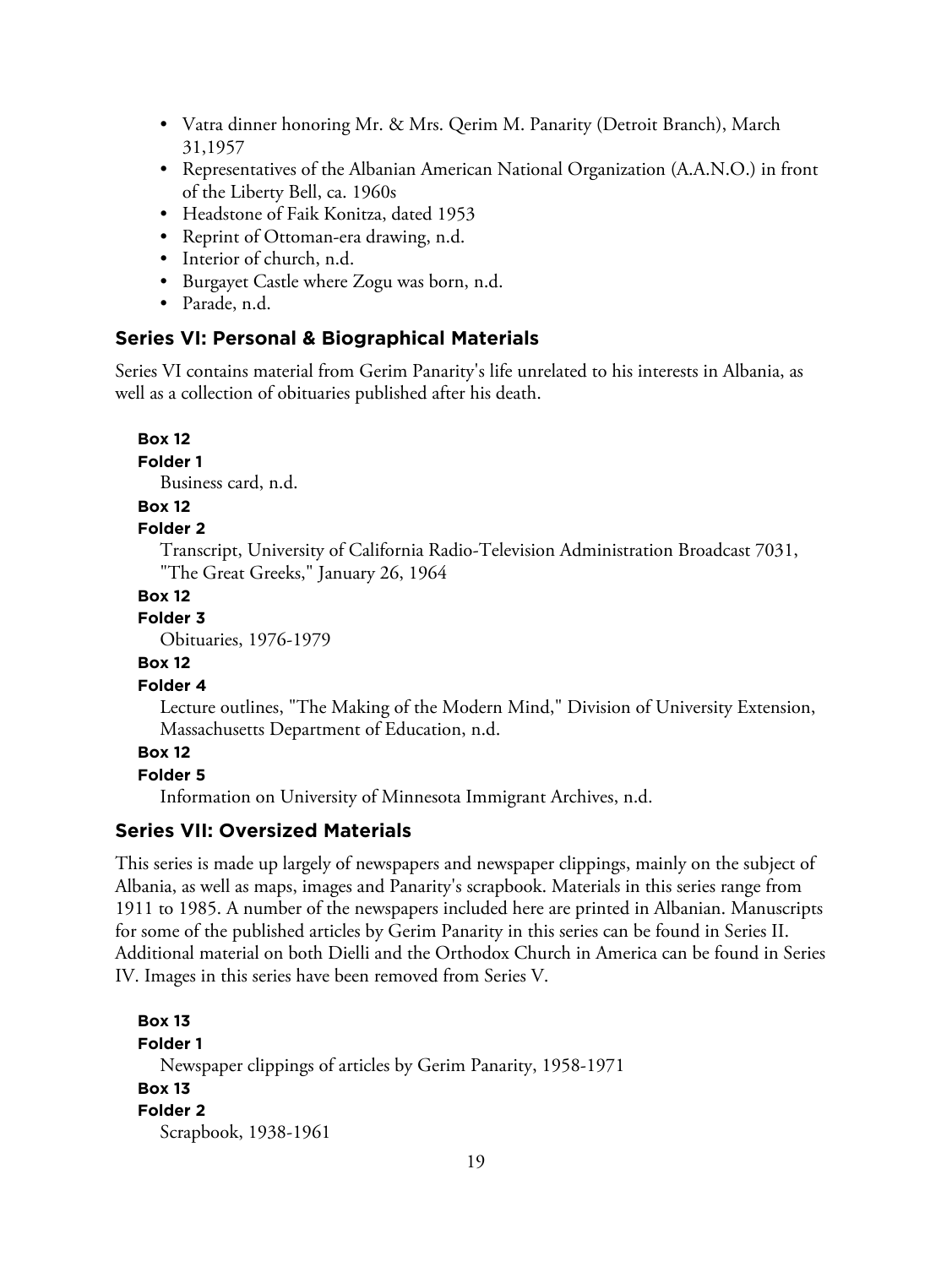**Box 13**

**Folder 3**

Newspaper clippings, Albania, USSR, Albanian-Americans, 1949-1970

# **Box 13**

### **Folder 4**

Newspaper clippings, Albania and Albanians in America, 1938-1989

# **Box 13**

# **Folder 5**

Dielli, 1914-1938

### **Box 13**

#### **Folder 6**

Dielli, single issues, 1937-1979

### **Box 13**

#### **Folder 7**

Dielli, March 9, 1966, memorial for Bishop Fan S. Noli

### **Box 13**

### **Folder 8**

The Trumpet of Croya, No. 1, March 20, 1911

### **Box 13**

### **Folder 9**

Telegraf, Nr. 2, August 14, 1926

### **Box 13**

### **Folder 10**

"The Fundamental and Essential Values of Islam," insert, Mansfield News-Journal, January 28, 1956

# **Box 13**

#### **Folder 11**

Shqiptari, June-July 1957

### **Box 13**

**Folder 12**

Digest of Shqiptari i Lire, June 1958-April 1960

# **Box 13**

#### **Folder 13**

Sbqipëria e Re, Vol. IX Nr. 10, October 1959

### **Box 13**

### **Folder 14**

L'Albanie Libre, July 10, 1960

### **Box 13**

**Folder 15**

Pages from Liria, February 4, 1977

# **Box 13**

#### **Folder 16**

Dielli i Shqperise Ethnike, June-August 1979

### **Box 13**

### **Folder 17**

Maps of Albania, n.d.